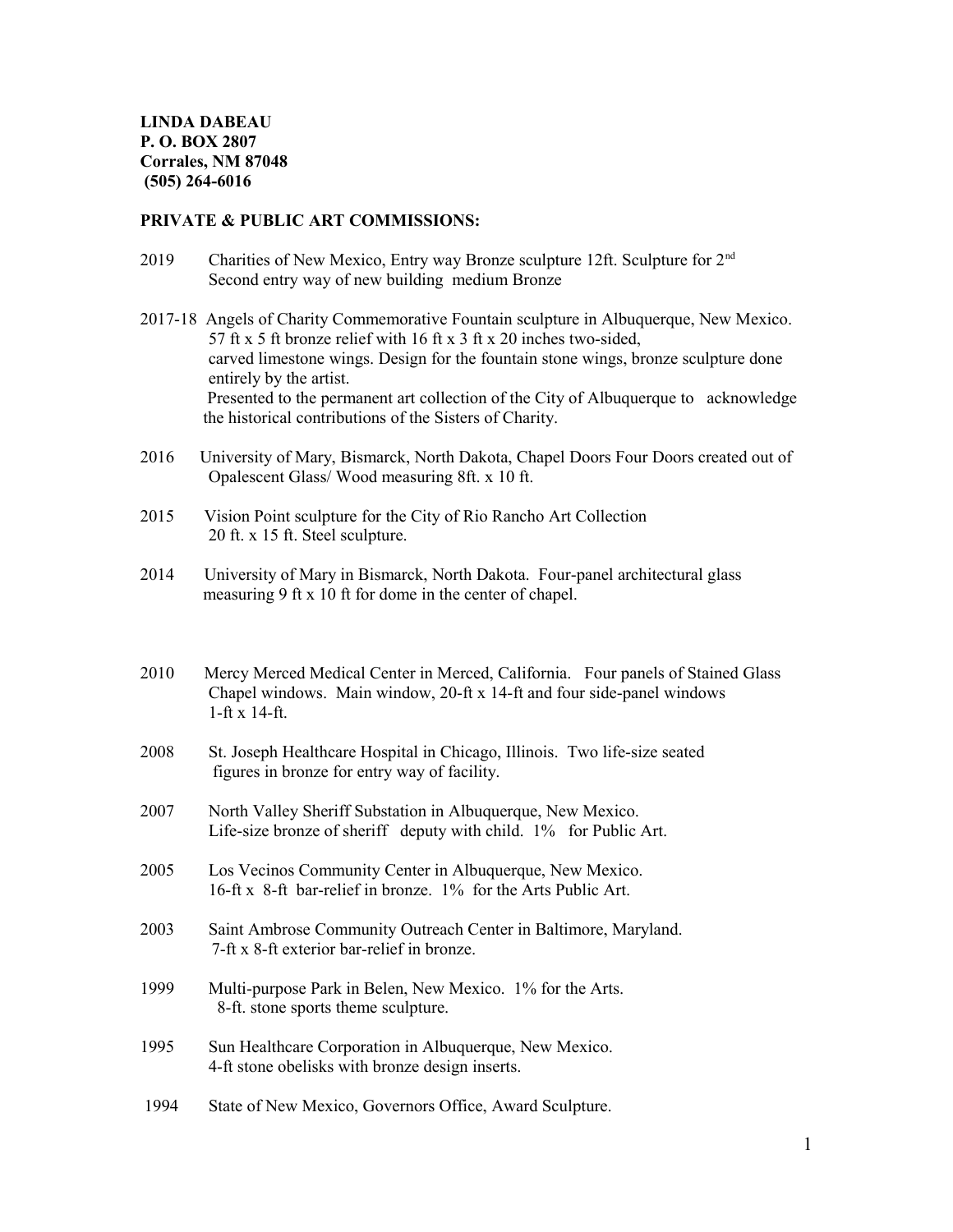28 in. x 18 in. Stone and glass.

## **PROFESSIONAL ACCOMPLISHMENTS:**

- 2005 Plano, Texas Network Television Interview for the Stained Glass windows for Our Lady of Angels Catholic Church, August 11, 2005.
- 2005 *"*Shining Work of Faith", *The Dallas Morning News, Stained Glass windows*  for Our Lady of Angels Catholic Church in Plano, Texas. August 11, 2005.
- 2005BENE Award Ministry and Liturgy, Visual Arts Award for The Immaculate Conception of Mary.
- 2004 BENE Award Ministry and Liturgy, Visual Arts Award for Tabernacle
- 2005 Honorable Mention in Ministry and Liturgy Visual Arts Award for Altar
- 2003 Ministry & Liturgy Magazine. Cover and article by Wesley Pulkka, page 5.
- 2003 Honorable Mention Ministry and Liturgy, Visual Arts Awards, Sculpture
- 2002 Honorable Mention Visual Arts Award, 14 ft. bronze of the Crucifixion
- 2002 "A Time for Reflection on American Artists." June-July 2003. Vol. 30, No. 5.
- 2002 Albuquerque Journal, "Protector, Friend of Community" Journal Staff Report. December 28, 2002.
	- 2002 Environment & Art Letter. Cover photograph and page 172 articles by Wesley A. Pulkka, "Linda Dabeau's "Crucifixion" January 2002.
- 2001 Today's Catholic Newsletter for Diocese of Fort Wayne-South Bend, "Crucifix creator put spiritual energy into constructing the image of Christ" by Sharon Little, page 18. June 10, 2001.
- 2000 Wesley Pulkka, "Art for the People", Albuquerque Journal. Sunday September 24, 2000.
- 1997 DSG Visible, DSG Press, Dartmouth Street Gallery, Albuquerque, New Mexico
- 1996 DSG Human Nature, DSG Press, Dartmouth Street Gallery, Albuquerque, New Mexico
- 1996 Wesley Pulkka, "Human Nature at DSG Review", Albuquerque Journal. Sunday, July 21, 1996.
- 1995 Juanita Wolff, "The Move to Monumental Sculpture", Corrales Comment Newspaper. September 23,1995.
- 1995 Tracy Dingman, "New Mexico Artists Create Awards to Reflect Excellence",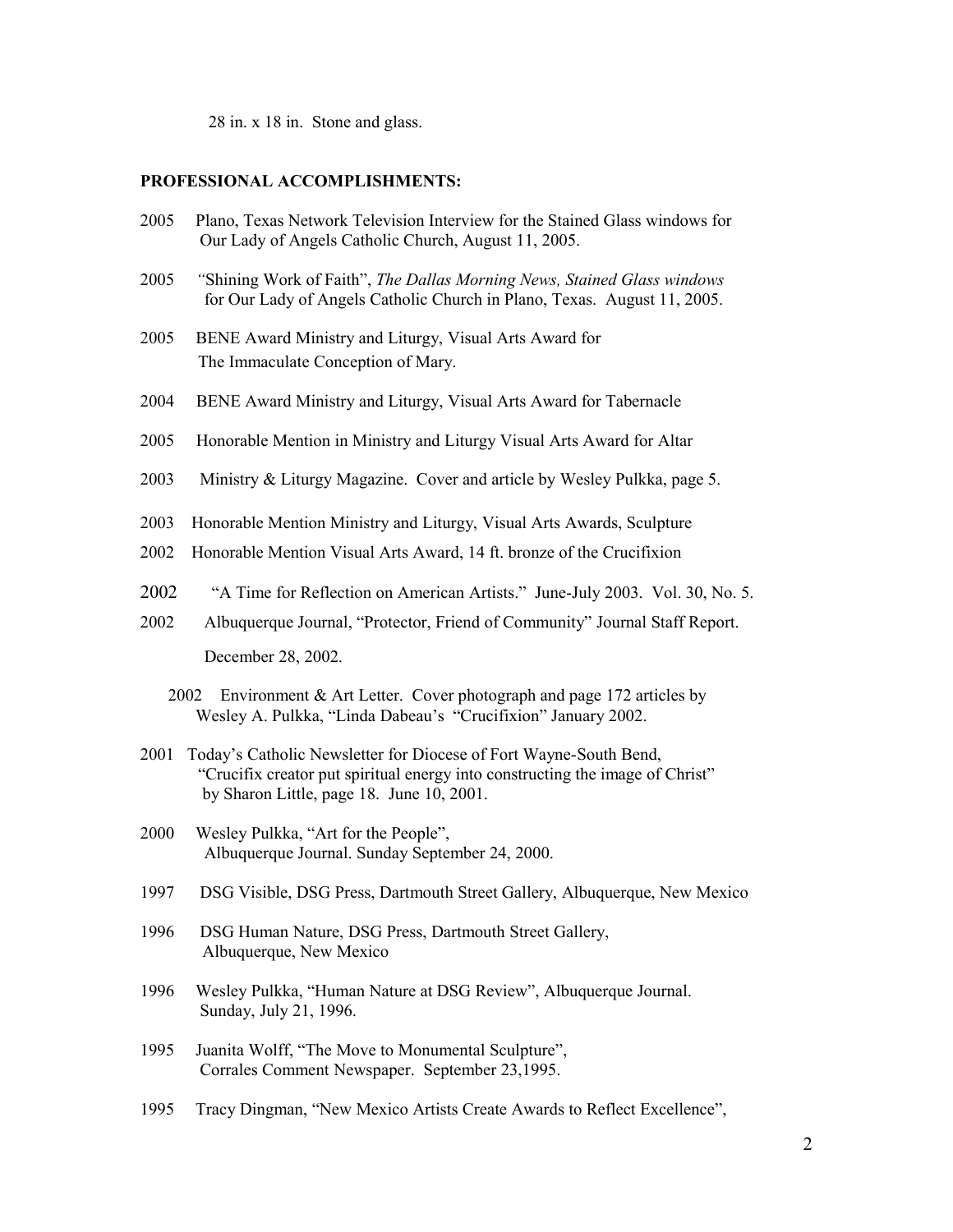Albuquerque Journal. August 14, 1995.

- 1995 Cover and feature article. LITURGY Magazine, Chicago, Illinois.
- 1993 Associated Press, "Finishing Touches", and photo caption. Albuquerque Journal. September 3. [This photo was of the Virgin Mary designed and sculpted as multi-cultural for the Cathedral in Las Cruces, New Mexico.]
- 1993 National Pastoral Life Center, CHURCH Magazine. Cover sculpture and article.
- 1992 "Art in the Church", Albuquerque Journal.
- 1991 John Villani, "Sculptor Chisels Life into Stone", New Mexico Magazine. May.
- 1989 Joseph Toulouse, Cover photographs KNME Channel Five, Take Five Magazine. August.
- 1989 Ester Reyes & Matthew Shedon, "De Colores", National PBS Television
- 1985-1986: Designer of exhibits, illustrator and painter for the Albuquerque Museum of Natural History Albuquerque, New Mexico.
- 1975-1984: Corporate and product designer, illustrator and painter in Dallas, Texas.

1988 "Romancing the Stone." Albuquerque Journal. 1985 International Design Compendium Award of Excellence in Design, San Francisco, CA

### **CATALOGUES:**

- 1997 DSG Visible, DSG Press, Dartmouth Street Gallery, Albuquerque, New Mexico
- 1996 DSG Human Nature, DSG Press, Dartmouth Street Gallery, Albuquerque, New Mexico

#### **PROFESSIONAL INSTRUCTION & LECTURES:**

- 2013 Fine Arts Center, Bemis School of Art. Instructor in Sculpture. Summer 2013.
- 2002 One of three finalist artists invited to design sculptures for the 9 /11 Memorial, in the St. Joseph Catholic Chapel, New York City, New York.
- 1999 Form/Reform: Lecture at The Conference on Liturgical Environment and Art in Colorado Springs, Colorado.
- 1998 Sculpture show and speaker at Arrot Gallery, New Mexico Highlands University, in Las Vegas, New Mexico.
- 1998 AIA Conference and sculptural show. San Antonio, Texas.
- 1995 Resident Instructor for stone sculpting at The Center for the Arts Villa Maria in Perugia, Italy.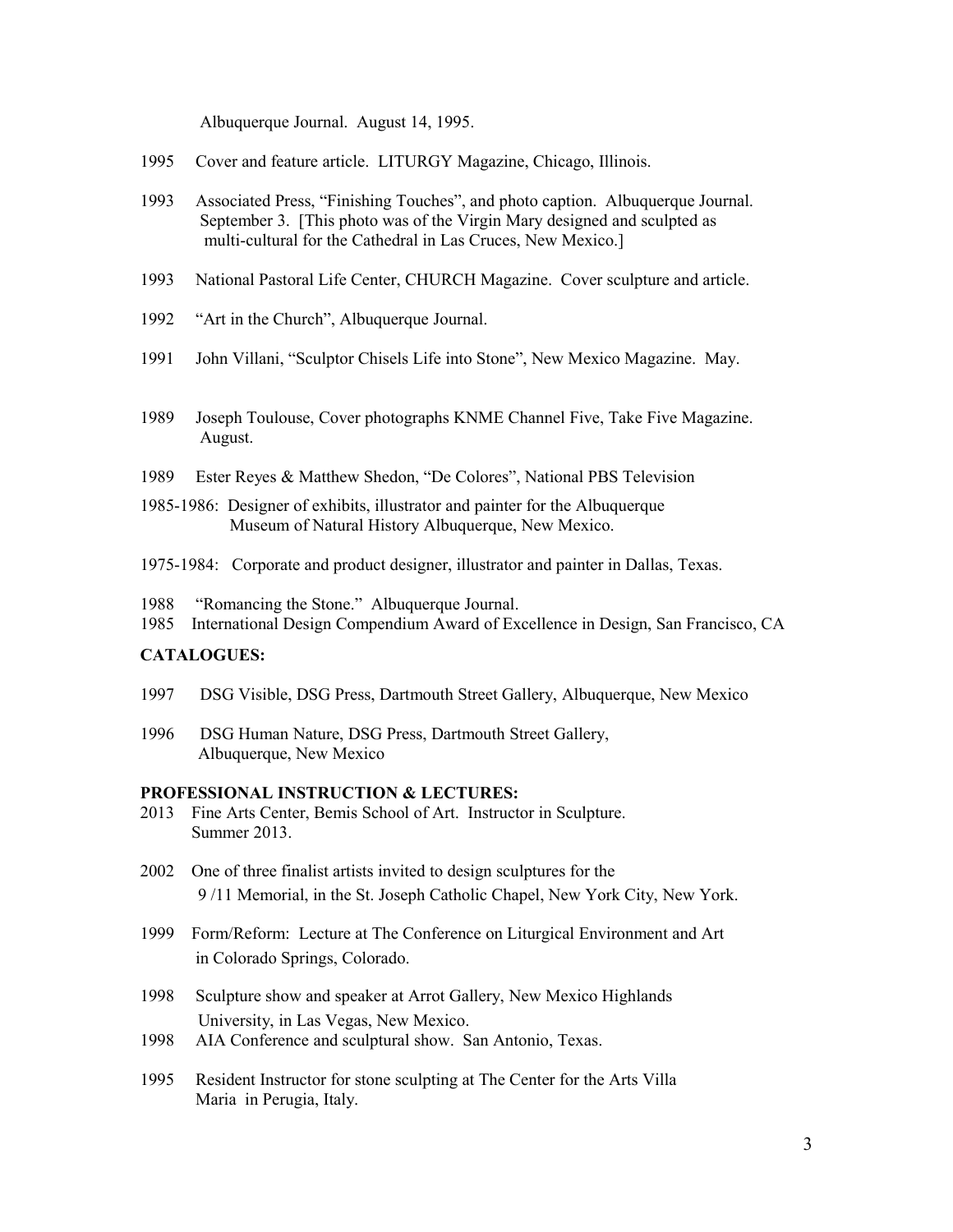## **SELECTED EXHIBITIONS; COLLECTIONS AND COMMISSIONS:**

- 1999 Los Vecinos Community Center, Albuquerque, New Mexico
- 1999 Saint Ambrose Outreach Center, Baltimore, Maryland
- 1999 Mr. Don Tampow, Tampow Industries, Albuquerque, New Mexico.
- . 1998 Tim Sheehan, Attorney, Albuquerque, New Mexico.
- 1998 Arrot Art Gallery, New Mexico Highlands University, Las Vegas, New Mexico
- 1998 The North American Sculpture Exhibition, Golden, Colorado
- 1998 Honeywell Executive Offices, Minneapolis, Minnesota
- 1997 Avionics Systems, Albuquerque, New Mexico
- 1996 Museum of Natural History, Albuquerque, New Mexico
- 1997 "Figurative Show", Sumner & Dene Gallery, San Diego, California
- 1997 "DSG Visible", Dartmouth Street Gallery, Albuquerque, New Mexico
- 1997 Sun Healthcare Corporation, Albuquerque, New Mexico
- 1996 Ellen Landis Curator Art, The Albuquerque Museum of Art, Albuquerque, NM
- 1996 "Human Nature", Dartmouth Street Gallery, Albuquerque, New Mexico
- 1996 "Magnificio!" Arte Grande, Albuquerque Convention Center, Albuquerque, NM
- 1995 Governors Office, Santa Fe, New Mexico
- 1995 Dartmouth Fine Art Gallery, Albuquerque, New Mexico
- 1994 "Magnificio!" Arte Grande, Albuquerque Convention Center, Albuquerque, NM
- 1994 Mr. Edward P. Lawson, Chief of Art Education, Hirshorn Museum, Smithsonian Institution, Washington, DC
- 1992 The Lincoln Square Gallery, Arlington, Texas. One-woman show of contemporary sculptures.
- 1992 "Magnificio!" Arte Grande, Albuquerque Convention Center, Albuquerque, NM
- 1991 The El Prado Gallery, Santa Fe, New Mexico. Contemporary sculpture show.
- 1989 -
- 1990 The American Train Art Exhibit by invitation from the State of New Mexico, to exhibit sculptures. Shown throughout the Country of Japan.
- 1989 –
- 1992 Adagio Gallery, Palm Springs, California. Group show.